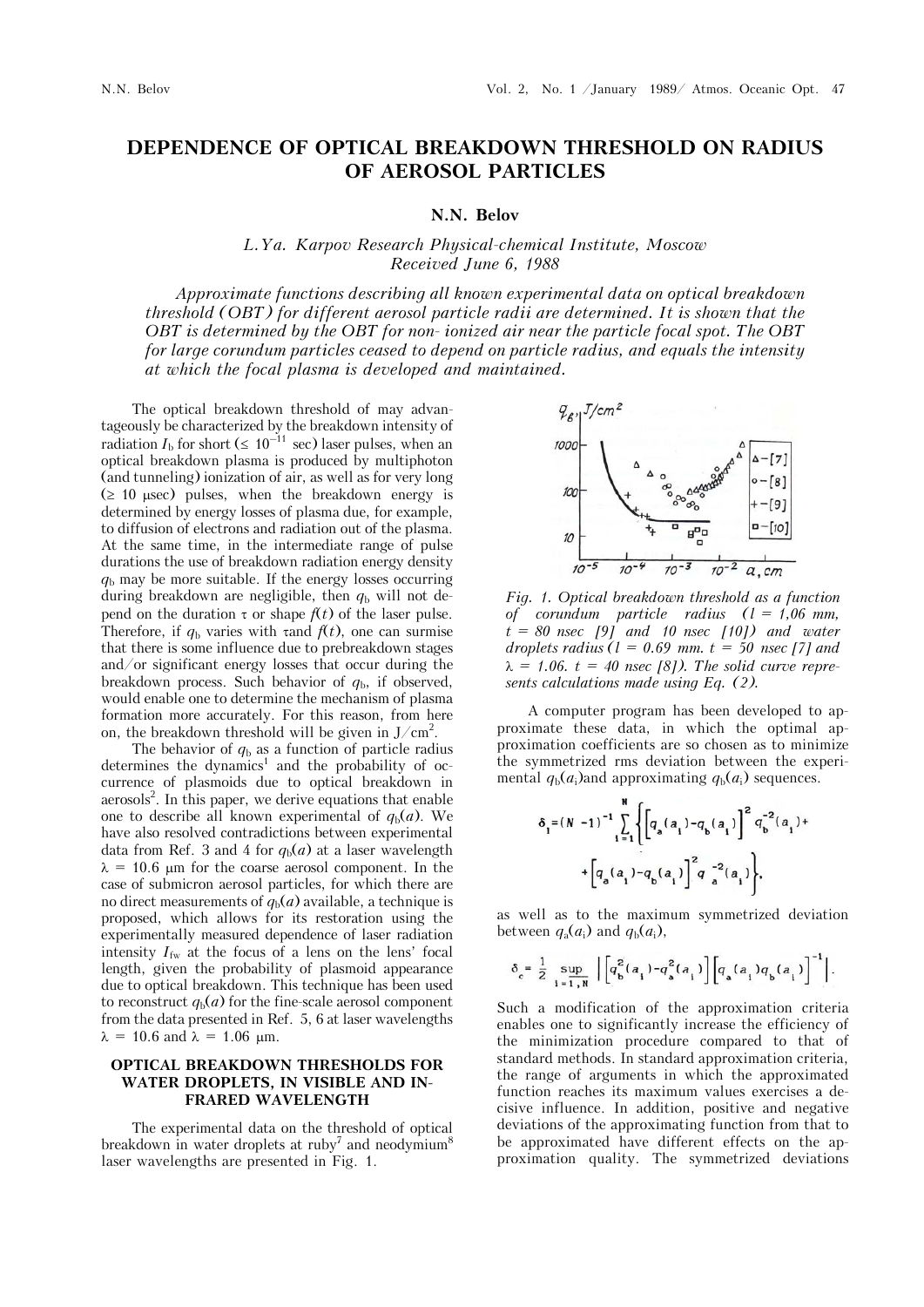mentioned above eliminate these shortcomings. The original optical breakdown threshold approximation table in energy density units was obtained by multiplying the data on  $I_b(a)$  from Ref. 7,8 by the corresponding laser pulse durations.! Of course, this procedure introduced some additional error's in the data. The instant of breakdown was recorded  $^{7,8}$  from the time behavior of laser light intensity when a noticeable attenuation of light occurred due to the emergence of an optical breakdown plasmoid. Final experimental results <sup>7,8</sup> show only the functions  $I_b(a)$ , while corresponding durations of the breakdown process are omitted).The data obtained can be satisfactorily described by the relationship

$$
q_b(a) = ca^{-s} \exp(ab) \tag{1}
$$

over a wide range of droplet radii (from 6 to 120 µm at  $\lambda = 1.06$  µm and from 1,5 to 250 µm at  $\lambda = 0.69 \mu m$ ). Corresponding approximation coefficients for (1) are as follows  $c = 5.98 \times 10^{-2}$  J/cm,  $s = 1$ ,  $b = 423$  cm<sup>-1</sup> for  $\lambda = 1.06$  µm and  $c = 3.9 \text{ J/cm}^{3/2}$ ,  $s = 0.5$ ,  $b = 145 \text{ cm}^{-1}$  for  $\lambda = 0.69$  µm.

#### **OPTICAL BREAKDOWN IN CORUNDUM PARTICLES AT**  $\lambda = 1,06$  $\mu$ **m**

Experimental data on  $q(a)$  obtained<sup>9,10</sup> by initiating optical breakdown in corundum particles with radiation at  $\lambda = 1.06$  µm are presented in Fig. 2.



*Fig. 2. Optical breakdown threshold initiated by TEA CO*2 *laser on particles of different substances (corundum, germanium, magnesium oxide, glass, aluminum, ferric oxide, soot, salt) as a function of their radii. Curves 1 to 3 are calculated using (4).*

Of all the data obtained from Ref. 10, only those derived from the lowest mean energy pulse trains are shown in Fig. 2, in order to minimize errors due to poorly determined optical breakdown times obtained by converting from  $I<sub>b</sub>$  to  $q<sub>b</sub>$  by multiplying by pulse half-width. It is interesting that the data from Ref. 10 seem to continue or supplement the  $q_b(a)$  curve obtained in Ref. 10 for large particle radii. At the same time, both sets of experimental data can be well approximated by the expression

$$
q_{b}(a) = 20 + (3 \times 10^{-4} a^{-1} [cm])^{3}
$$
 (2)

Calculations using this formula are given in Fig. 2 by a solid curve. The coefficients in expression (2) were obtained from experimental measurements<sup>11</sup> of  $I_{fw}$ made in laboratory air under breakdown conditions; see sect. 4. The sharp decrease in  $q_b(a)$  in at small radii can be explained by strengthening of optical field at the main maximum, which is located at the pole of the shadow hemisphere<sup>12</sup>. The intensity of the optical field at the main maximum of a weakly absorbing particle with  $a\lambda^{-1}$  > 1 exceeds the intensity of radiation undisturbed by the particle by a factor of B,

$$
\mathbf{B}_{\mathbf{m}} \approx 20(n-1)^2 \rho \tag{3}
$$

where *n* is the refractive index of the particle, and  $\rho = 2\pi a \lambda^{-1}$  is the Mie parameter. Taking account of Eq. (3), one finds that near the breakdown threshold for particles  $1$  to  $4 \mu m$  in size, the of optical field intensity at the pole of the shadow hemisphere is practically unchanged, and is about  $3 \times 10 \text{ W/cm}^2$ . This intensity level provides for efficient outflow of bare electrons from particles due to multiphoton emission (work function for corundum is 3.9 eV) and at the same time this intensity is high enough to break down the non-ionized air in about  $10^{-7}$  sec. In spite of the increase in  $B_m$  with increasing a (see Eq. (3)),  $q_b(a)$  almost stops decreasing at large a (see Fig. 1). This is probably due to the fact that injection of bare electrons into the focus region does not terminate the breakdown process. At large particle sizes A, the energy density of radiation undisturbed by a particle should be high enough to sustain and develop a bare plasmoid generated in a narrow focus zone behind the particle. The decrease in  $q_b$  observed in Ref. 10 with increasing laser pulse slope is obviously due to diffusion loss of electrons from the focus zone bare plasmoid production.

## **OPTICAL BREAKDOWN THRESHOLD IN THE COARSE COMPONENT OF AEROSOL FOR RADIATION AT**  $\lambda = 10.6$  **mm**

Paper<sup>4</sup> reported for the first time a  $q_b(a)$  independent of particles composition (for aluminum oxide, glass, germanium, soot, salt), for radiation at  $\lambda = 10.6$  $\mu$ m and pulse duration of 10<sup>-6</sup> to 10<sup>-7</sup> sec. Investigations carried out in Ref. 4 with individual particles of these materials had demonstrated an optical breakdown threshold not only of independent of composition, but also of particle radius, being about 12 J/cm<sup>2</sup> for a pulse of 0.2 usec duration. It was also found in Ref. 4 that the threshold of optical breakdown initiated by glass fibers with diameters 6, 10, 30 and 100 µm placed in a focused beam does not depend on the fibers diameter being about 20 J/cm<sup>2</sup>. For small particles ( $a < 10 \mu$ m), a marked increase in  $q_b$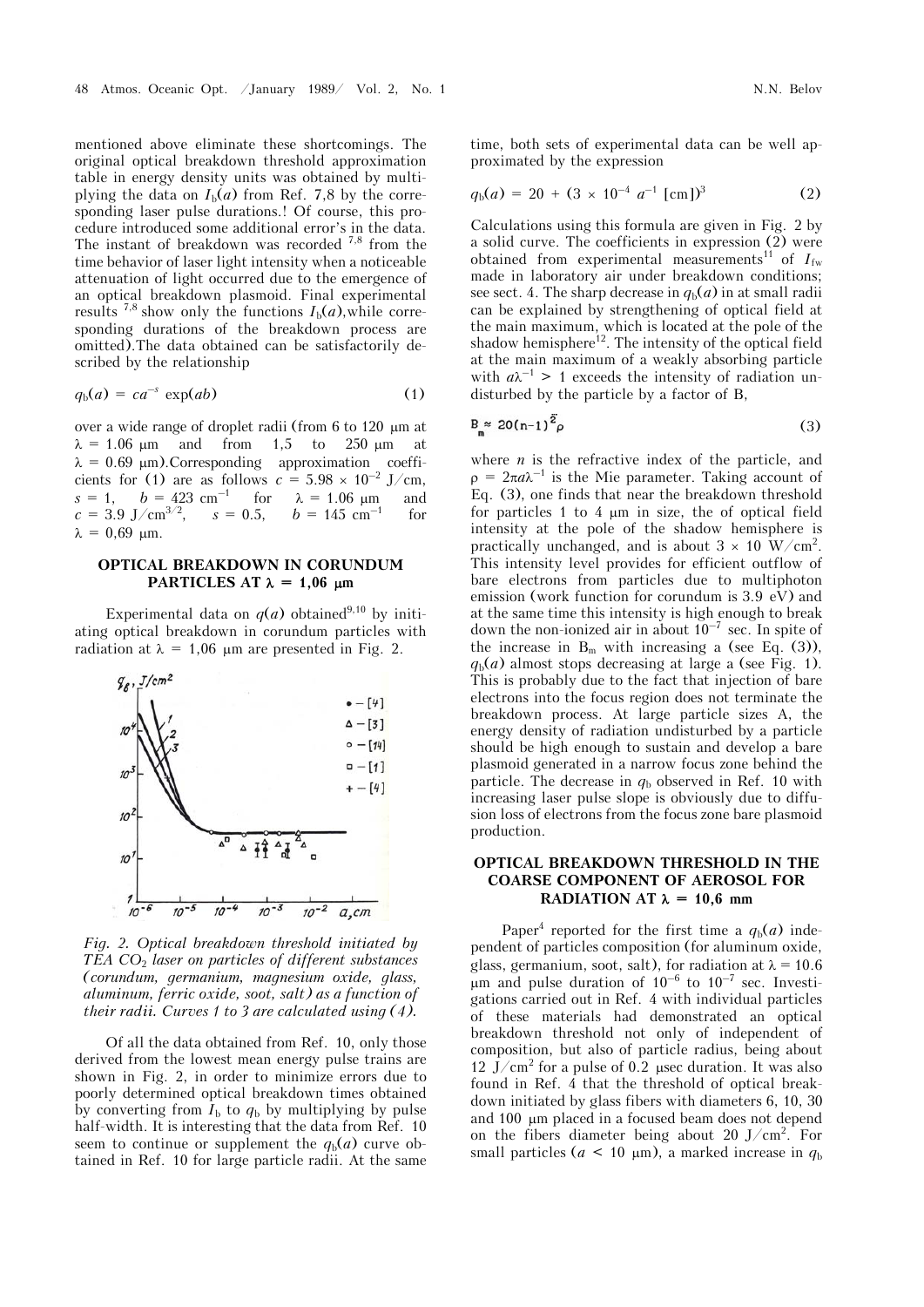with increasing a was also observed. In Ref. 4 it was also shown that the optical breakdown threshold is independent of particle composition (at least for the same selection of substances as in Ref. 4 and radius (in the range 0,5 to 50  $\mu$ m) being about 20 to 40 J/cm<sup>2</sup> for single pulses of  $0,2$  usec duration.

We now consider possible explanations for the marked discrepancy between the measurements<sup>3,4</sup> at small a values. In order to measure  $q_b(a)$ . Smith positioned a particle of known size and composition at into a pre-selected point of a laser beam spot, irradiated it with a laser beam of known energy, and recorded whether a plasmoid was produced or not. By varying the radiation intensity Smith managed to determine the intensity level at the particle at which the probability *W* of plasmoid production due to optical breakdown was 50 per cent, and this intensity he took to be the value of the breakdown threshold. The reliability of this method is obviously high. The technique used by Lencioni<sup>4</sup> to determine  $q_b(a)$  required a complicated procedure for data interpretation. In his work<sup>4</sup>, Lencioni focused laser radiation into an aerosol chamber containing a polydisperse aerosol. He then varied the mean energy of laser pulses until *W* achieved a value of 50 per cent. Lencioni assumed that at  $W = 0.5$  the optical breakdown threshold was equal to one half the radiation intensity at the focal point. It was then necessary to relate this threshold to the radius of the particles most likely to initiate optical breakdown. In doing so Lencioni assumed that the threshold falls off with increasing a. This enabled him to relate the focal volume  $V_c$  and the number density of particles  $n(a)$  whose radii exceed the value *a* to the breakdown probability  $W = 1 - \exp[-V_c(n(a))]$ . Lencioni estimated the value of  $V_c$  using the homogeneous cylinder model, according to which only the region bounded by the ray caustic must be taken into account in a sharply focused beam. But as shown in Ref. 2, this model results in substantial systematic errors in estimates of the focal volume; as a rule, the error can reach several orders of magnitude. Thus, the discrepancy between the results of Lencioni and Smith are accounted for by this error, as well as by the incorrect assumption of significant variation of  $q_b(a)$  in the range of a values, where direct measurements<sup>3</sup> showed no such changes.

Data obtained in Ref. 14 also confirmed that the optical breakdown threshold is independent of particle material (quartz,  $Fe<sub>2</sub>O<sub>3</sub>$ , aluminum oxide, soot, magnesium oxide) and particles size (at least in the size range from 0.5 to 20  $\mu$ m). The results<sup>14</sup> imply that the breakdown threshold in aerosol for a  $CO<sub>2</sub>$  laser pulse changes by factor of three at most (the error involved in comparing absolute values of experimentally measured values obtained in different experiments) when the number density of aerosol particles drops by about 6 orders of magnitude(from  $10^5$  to 0.1 cm<sup>-3</sup>). Figure 2 presents the results of experimental studies of  $q_b(a)$ , excluding, those obtained using incorrect estimates of the focal volume. The duration  $\tau$  of pulses used in measurements of  $q_b(a)$  was 0.2 µsec and 0.2 to

4  $\mu$ sec<sup>4</sup>. Data presented in Fig. 2 were obtained in Ref. 3 using individual glass fibers with diameters from 6 to 100  $\mu$ m, and aerosol particles ( $a > 10 \mu$ m) of  $Al_2O_3$ ,  $SiO_2$ , C and Ge; particles were placed at the focus separately, one by one. The cross in Fig. 2 denotes the optical breakdown threshold in laboratory air cleared of particles of size  $2a > 0.1 \mu m^4$ . In paper<sup>14</sup> optical breakdown threshold were determined by the cutoff of transmission by the optical breakdown plasmoid, from the length of the threshold isophote in the case of aerosols having a narrow spectrum of particle sizes, and from the probability of optical breakdown in aerosols calculated using the correct formula for the focal volume of a Gaussian beam<sup>2</sup>. We see from Fig. 2 that the optical breakdown threshold in aerosol particles with a between  $0.5$  and  $100 \mu m$  is independent of a and of particle composition. A comparison shows that the results of different authors are in good agreement.

#### **OPTICAL BREAKDOWN IN PARTICLES OFFINE AEROSOL COMPONENT**

Thus far, there are no direct data on  $q_b(a)$  for in the literature the finest component of aerosols  $(a < 0.5 \mu m)$ . At the same time, particles in this size range occur most frequently in air. Measurements of the optical breakdown threshold in the coarse aerosol  $component<sup>14</sup>$  have shown that the uncontrolled fine component of laboratory air pollution has a much more higher breakdown threshold than particles with  $a > 1$  µm. The simplest formula for  $q_b(a)$  allowing significant growth of  $q<sub>b</sub>$  for small a values and independence of *a* at large a is

$$
q_{\mathbf{b}}(a) = c + (a_{\mathbf{a}} a^{-1})^s, \tag{4}
$$

where  $c \approx 40 \text{ J/cm}^2$ . The coefficients  $a_*$  and s were found from experimental data<sup>6</sup> on the relation between intensity of focused radiation and the conditions of focusing, the probability of optical breakdown *W* being taken to be 50 per cent. The coefficients  $a_*$  and s in Ref. 4 have been determined by minimizing the rms deviation between the calculated average number of particles  $N_e = \int v(a)f(a)da$  in the volume  $V_a$  and the experimentally measured  $N_e = \ln(1 - W)^{-1}$ . The calculations used the size distribution function  $f(a) = 10^{-15}(2a)^{-5}$  in the size *a* range  $10^{-15} \le a \le 10^{-4}$  cm, and the function  $f(a) = 10^{-7} (2a)^{-3}$  for  $a > 10^{-4}$  cm<sup>5,6</sup>. A narrow enough range of *a* and s values was identified in this way to enable one to describe the experimental data of [6] satisfactorily. Moreover, within this range  $(0.4 \le a_* \le 0.8 \text{ }\mu\text{m}, \quad 2.7 \le s \le 3.6)$ , the optimum values of *a* and *s* are related by values of *à*\* related by  $a_* = (4,88 - s)$ . 3.12. 10<sup>-5</sup>. Numerical data on  $q_b(a)$ obtained for  $s = 3.6$  (curve 1),  $s = 2.4$  (curve 2), and s = 2.0 (curve 3) (for c = 40 J/cm<sup>2</sup> are presented in Fig. 2. It is interesting to note that the experimental